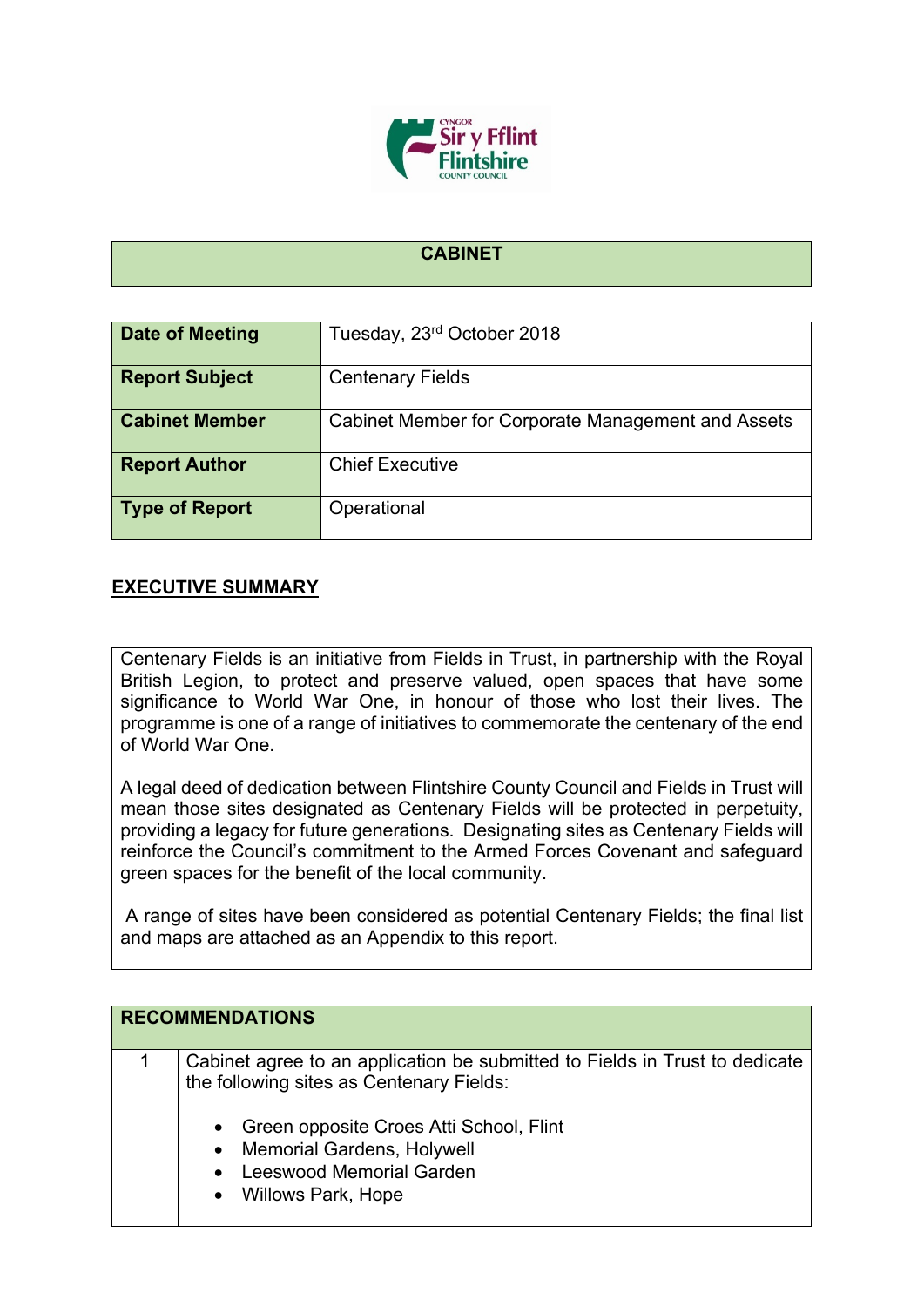| Cabinet authorise the Deed of Dedication with Fields in Trust to be signed<br>on behalf of the Council, if the applications are successful. |
|---------------------------------------------------------------------------------------------------------------------------------------------|
| Cabinet agree to a series of events being held to mark the occasion of the<br>sites being designated as Centenary Fields.                   |

## **REPORT DETAILS**

| 1.00 | <b>EXPLAINING CENTENARY FIELDS</b>                                                                                                                                                                                                                                                                                                                                                                                                              |
|------|-------------------------------------------------------------------------------------------------------------------------------------------------------------------------------------------------------------------------------------------------------------------------------------------------------------------------------------------------------------------------------------------------------------------------------------------------|
| 1.01 | The Centenary Fields programme, launched by Fields in Trust, is an<br>initiative to honour the memory of those who lost their lives during World<br>War One by safeguarding valued, open spaces in perpetuity for future<br>generations. The programme aims to have at least one green space in<br>each local authority area. Coronation Gardens in Buckley, owned by the<br>Town Council has successfully applied to become a Centenary Field. |
| 1.02 | There are certain criteria that must be met before a site can be considered<br>a Centenary Field, including a connection with World War One and the site<br>must also be accessible to members of the local community.                                                                                                                                                                                                                          |
| 1.03 | <b>Process for determining sites</b><br>Town and Community Councils were asked if there were any potential sites<br>in their area which they wished to considered as Centenary Fields. Several<br>sites were suggested and following visits to the sites and consultation with<br>the Council's Legal, Estates, Streetscene and Planning services, a final list<br>of sites to be nominated as Centenary Fields was agreed.                     |
| 1.04 | The final list of sites to be considered as Centenary Fields is:                                                                                                                                                                                                                                                                                                                                                                                |
|      | Green opposite Croes Atti School, Flint – an area of green land to<br>$\bullet$<br>remember the local men who fought in World War One, of whom over<br>120 lost their lives.<br>Memorial Gardens, Holywell - an existing memorial commemorating<br>$\bullet$<br>those who lost their lives in the Boer War, the First and Second World<br>War                                                                                                   |
|      | Leeswood Memorial Garden- an existing memorial commemorating<br>$\bullet$<br>those from Leeswood and Pontblyddyn area who died in the First and<br>Second World War                                                                                                                                                                                                                                                                             |
|      | Willows Park, Hope - Hope Parish has researched and published a<br>booklet remembering the local men who fought in the First World<br>War, some of whom lost their lives. Dedicating Willow Park as a<br>Centenary Field will commemorate these men and their contribution<br>to World War One.                                                                                                                                                 |
| 1.05 | Fields in Trust also made initial visits to proposed sites to assess their<br>suitability prior to the Council submitting applications for each site, following                                                                                                                                                                                                                                                                                 |
|      | Cabinet approval.                                                                                                                                                                                                                                                                                                                                                                                                                               |
| 1.06 | Fields in Trust will provide a commemorative plaque to be displayed on each                                                                                                                                                                                                                                                                                                                                                                     |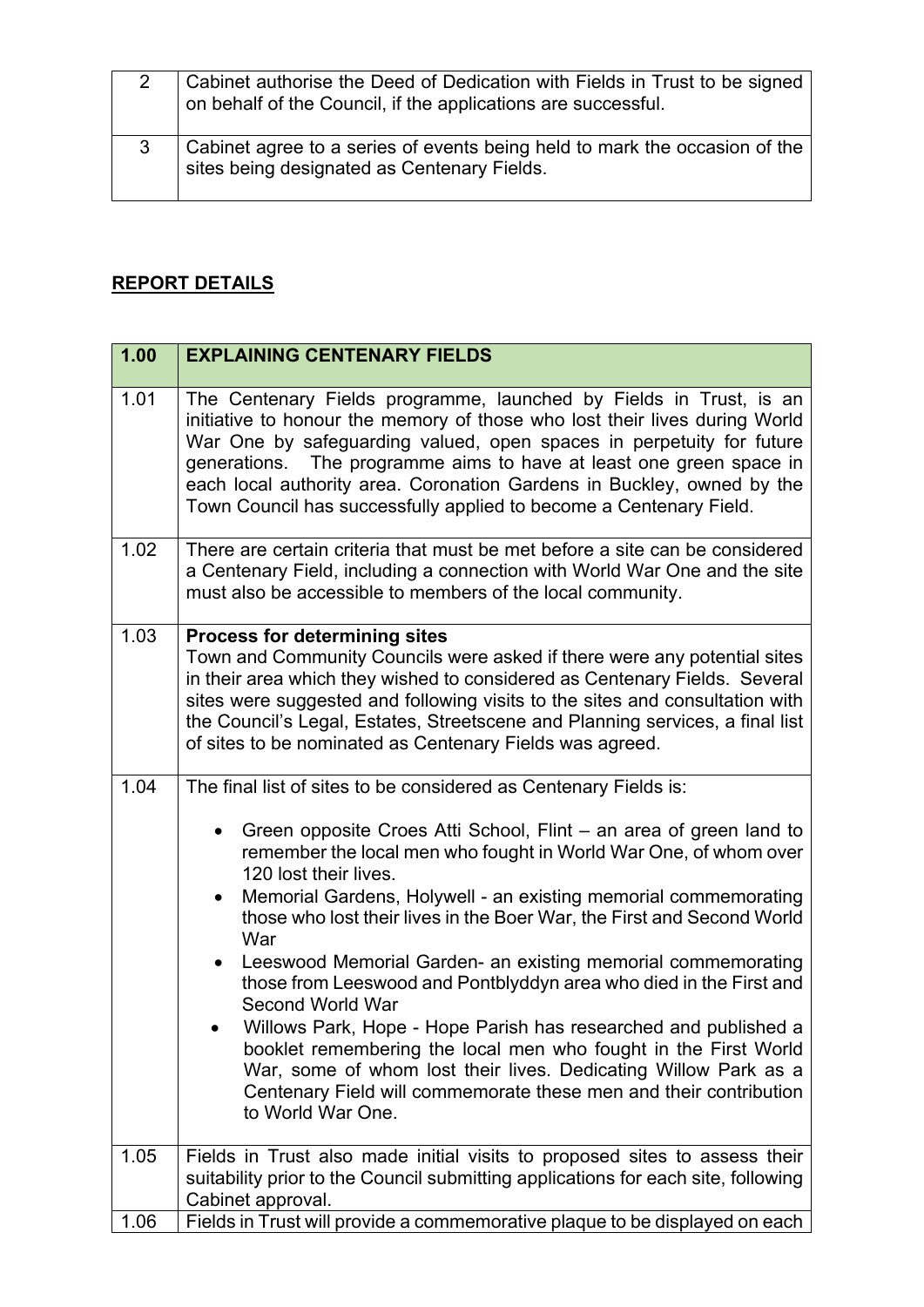|      | site designated as Centenary Fields to show their new status. These sites<br>will contribute to the Armed Forces Covenant in Flintshire and demonstrate<br>the Council's commitment to the Armed Forces community.                                                                                     |
|------|--------------------------------------------------------------------------------------------------------------------------------------------------------------------------------------------------------------------------------------------------------------------------------------------------------|
| 1.07 | <b>Implications</b><br>If the application for the sites is successful, the existing arrangements for<br>managing and maintaining the sites will remain the same. Once the Deed of<br>Dedication has been signed the resulting restriction will be required to be<br>registered with the Land Registry. |
| 1.08 | The decision is legally binding, protecting the site from future development<br>or from being considered a disposable asset. Consent will be required from<br>Fields in Trust for any future change to the use of the sites that are outside<br>of the terms agreed in the Deed.                       |
| 1.09 | <b>Timeframes</b><br>The final date by which all applications for Centenary Fields need to be<br>submitted to Fields in Trust is 11 <sup>th</sup> November 2018. All Deeds of Dedication<br>must be completed by May 2019.                                                                             |

| 2.00 | <b>RESOURCE IMPLICATIONS</b>                                                                                      |
|------|-------------------------------------------------------------------------------------------------------------------|
| 2.01 | Changes to the site will need to be registered with the Land Registry at a<br>cost of £80 for up to three titles. |
| 2.02 | Plaques will be provided by Fields in Trust but the Council will be<br>responsible for the installation.          |

| 3.00 | <b>CONSULTATIONS REQUIRED / CARRIED OUT</b>                                                                                                |
|------|--------------------------------------------------------------------------------------------------------------------------------------------|
| 3.01 | Consultation has been undertaken with Town and Community Councils,<br>Estates, Legal Services, Planning and Streetscene.                   |
| 3.02 | Further consultation will take place with the Town and Community Councils<br>prior to the applications being submitted to Fields in Trust. |

| 4.00 | <b>RISK MANAGEMENT</b>                                                                                                                                                   |
|------|--------------------------------------------------------------------------------------------------------------------------------------------------------------------------|
| 4.01 | All sites, if the applications are successful will be accessible and affordable<br>to the public as these criteria need to be met as part of the application<br>process. |
| 4.02 | The existing arrangements for managing and maintaining the sites will<br>continue.                                                                                       |